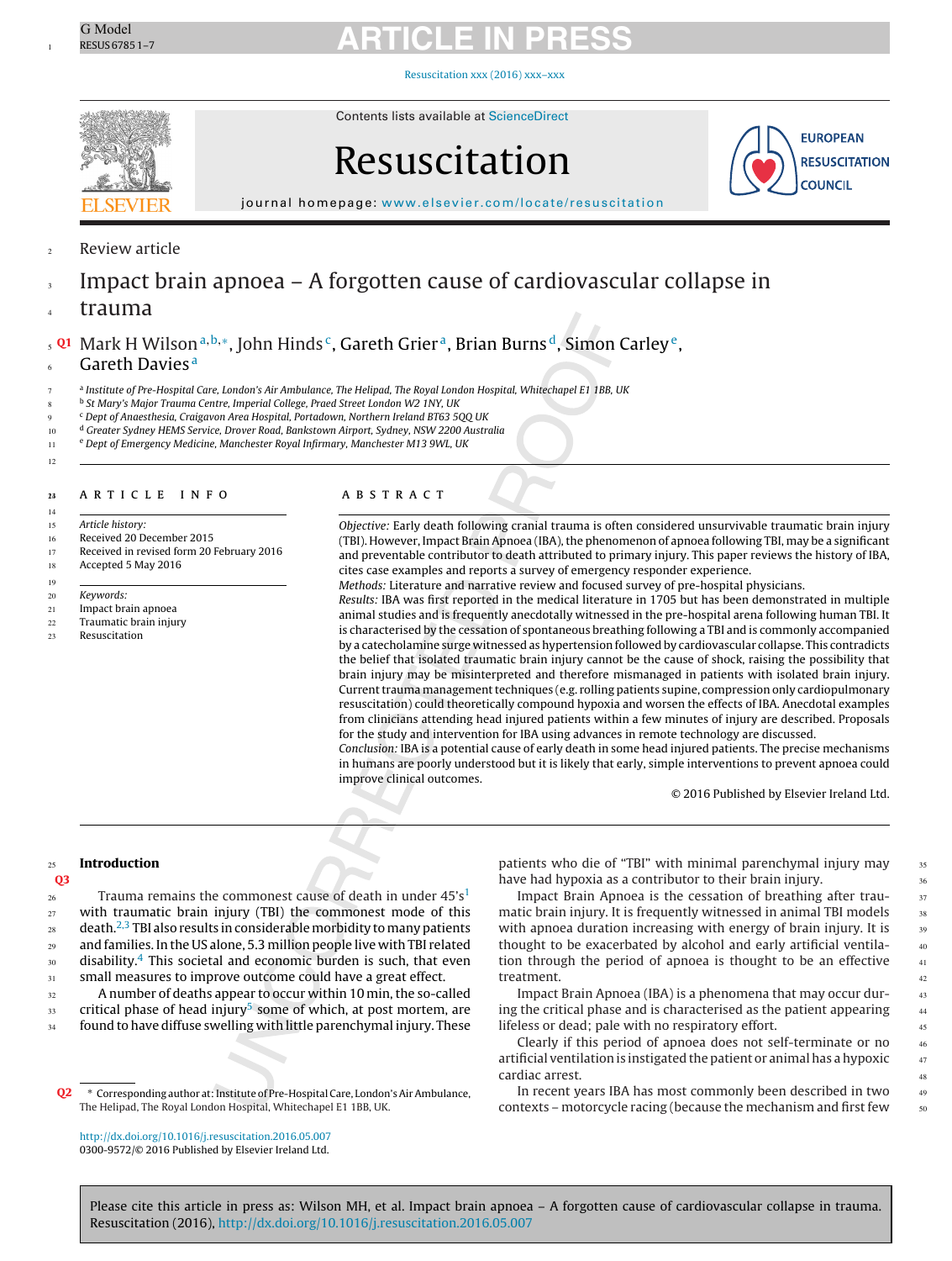## G Model G Model **ARTICLE IN PRESS**

2 M.H. Wilson et al. / Resuscitation xxx (2016) xxx–xxx

minutes are often witnessed by medics) and blast injury (again often witnessed in the military field).

Animal studies imply it occurs in many other mechanisms of injury, though the immediate few minutes after injury are rarely witnessed.

Impact Brain Apnoea is distinct from airway obstruction that commonly occurs with brain injuries resulting in a reduced level of consciousness. Whilst basic manoeuvres to open an airway (e.g. jaw thrust) will relieve airway obstruction, they will not necessarily result in return of ventilation if apnoea is present. Nonetheless, basic life support airway interventions are the first component of assessment and treatment in trauma patients with reduced consciousness.

The increased mortality associated with hypoxic events following TBI is significant and has been demonstrated with multiple studies. $6,7$  Airway management techniques (such as intubation) that can be provided by advanced pre-hospital services have a role in preventing aspiration and minimising hypoxic episodes but this is not the focus of this paper. $8,9$ 64 65 66 67 68

The aim of this paper is to describe the history and phenomena of impact brain apnoea as a clinical entity. In addition, we describe the clinical experience of those who have encountered this condition while working in pre-hospital care. 70 71 72 73

#### **Method** 74

69

We conducted a literature review of the PubMed database from 1969 using MESH terms [Brain Injury] and combinations of [Pre-Hospital], [Apno(e)a], [catecholamine], and [resuscitation]. We reviewed references from papers found on the PubMed searches and abstracts from recent international scientific meetings relating to trauma and brain injury. We sought historical articles through cross-referencing. 75 76 77 78 79 80 81

In addition, we contacted a group of clinicians involved in prehospital and motorsport medicine to whether the phenomena was still witnessed within modern trauma systems. These papers and the anecdotal experiences of PHEM clinicians informed this review of IBA and the implications for practice and research. 82 83 84 85 86

Historical accounts of Impact Brain Apnoea in humans 87

In 1705, Alexis Littré reported the death of a condemned criminal who, anticipating his executioner, head banged until dead without breaking his skull. Sabatier, Boyn and Mourier also reported similar incidents of alleged fatal concussion though this concept of death from head injury without intracranial lesions was questioned by Miles.<sup>[10](#page-5-0)</sup> Some believed the brain was thrown into a state of vibration which temporarily suspends brain functions. $11$ Others argued it related to capillary microhaemorrhages that were sometimes seen.<sup>12</sup> Although brainstem haemorrhages classically are attributed to Duret, it was Richard Bright (1831) who first described them but even he specifically stated that he did not think they would account for the symptoms of concussion or coma.<sup>[13](#page-5-0)</sup> Duret (of a similar opinion) "sought as carefully as possible at the autopsies" and found only "small lesions quite insufficient to explain so grave phenomena".<sup>[14](#page-5-0)</sup> Duret performed many experiments and came to the conclusion that the gravest action following a blow to the head was "about the collet of the medulla and particularly at the level of the floor of the ventricle and on the restiform bodies". It is damage (not necessarily visible damage) to this area that he and others shortly after him believed resulted in concussion and convulsions[.14,15](#page-5-0) 88 89 90 91 92 93  $94$  $05$ 96 97 98 99**04** 100 101 102 103 104 105 106 107 108

Whilst we rarely consider the respiratory changes of concus-sion, they form part of Koch and Filehne's<sup>[16](#page-5-0)</sup> early description of the condition: Concussion is a state of more or less disturbed 109 110 111

consciousness with lost or practically lost reflectivity. The appearance is that of sleep or apparent death, there is occasional vomiting. The respiration is slow, shallow and regular, the pulse is weak, slow and generally regular, the pupils are dilated and react sluggishly, the temperature is subnormal.

Some eminent physicians argued that lesions could not be the cause of unconsciousness as unconsciousness was transient yet the lesions would take time to resolve. Moreover, some patients with more severe lesions were, in comparison, relatively well.<sup>10</sup> Because of this, a vascular theory of reduced consciousness – an "anaemia of the brain" was put forward by Hutchinson and experiments were performed by Miles to investigate this.<sup>10</sup>

In 1958, Newcastle neurosurgeon Ian Maciver and colleagues wrote in the Lancet on "The role of respiratory insufficiency in the mortality of severe head injuries".<sup>17</sup> They claimed that anoxia causes much of the death following TBI and that if this could be prevented, many would survive their brain injury. His group believed that direct brain stem injury causing cessation of respiration (by respiratory centre damage) and aspiration obstructing the airway (through vagal nuclei injury akin to bulbar poliomyelitis) were the primary hypoxic events. Regarding aspiration they questioned lying patients supine and advocated physician led ambulance team dispatch to such patients to relieve airway obstruction. Maintaining brainstem oxygenation they claimed would radically alter outcome. Over 50 years later virtually all pre-hospital systems still transport patients supine, $18$  in contrast to the lateral trauma position used in Norway which may offer less respiratory compromise [19\).](#page-5-0)

"The combination of coma, hyperpyrexia, and decerebrate rigidity, which precedes death in these cases of severe injury, is similar to that following asphyxia without any associated trauma, and we believe that cerebral oedema is essentially caused by anoxia secondary to respiratory difficulties. The ultimate success or degree of permanent damage, in our view, depends on the degree and duration of the associated hypoxia." <sup>[17](#page-5-0)</sup>

### Post mortem findings in acute brain injury

The authors are aware of many cases of death where the cause of death at post mortem is "head injury" despite an absence of any specific lesion beyond generalised brain oedema. Fischer described this in 1870: "you will ask" he said "what sort of queer disease picture is this that to-day threatens the patient with the severest of symptoms, all of which tomorrow will have passed completely away". $13,20$  In two cases, he had found congestion of the surface vessels and dural sinuses but nil else – hence the term "cerebral anaemia". Possibilities of cerebral vasospasm causing restriction in CBF were argued with those supporting a neurogenic cause.<sup>[13](#page-5-0)</sup> In the UK Jefferson argued against a vascular theory of concussion.<sup>[13](#page-5-0)</sup>

Jefferson says the following of "Trauma as a disease process" − The discovery of cortical injury (though much less than the surgeon can inflict with impunity), the finding of subarachnoid haemorrhage (though no more in amount than many with leaking aneurysms survive), the presence of relatively small quantities of subdural blood, are not enough to account for death, though I should be the last to deny that all of these things can cause death when they are severe enough. But it must be strongly asserted that the findings in human beings are often disappointingly small – disappointing, that is, to the mind which is prepared only for anatomical findings. Yet, it is not these things, nor the petechial haemorrhages of classical times, which tell us most: it is rather the variability or their absence.

In 1977, Yates demonstrated from a 5-year study of trauma necropsies, that in patients dying in hospital up to 72 h post injury, those with obstruction of the airway had less severe injuries than those in whom no such obstruction could be found.<sup>[21](#page-5-0)</sup>

146 147

148 149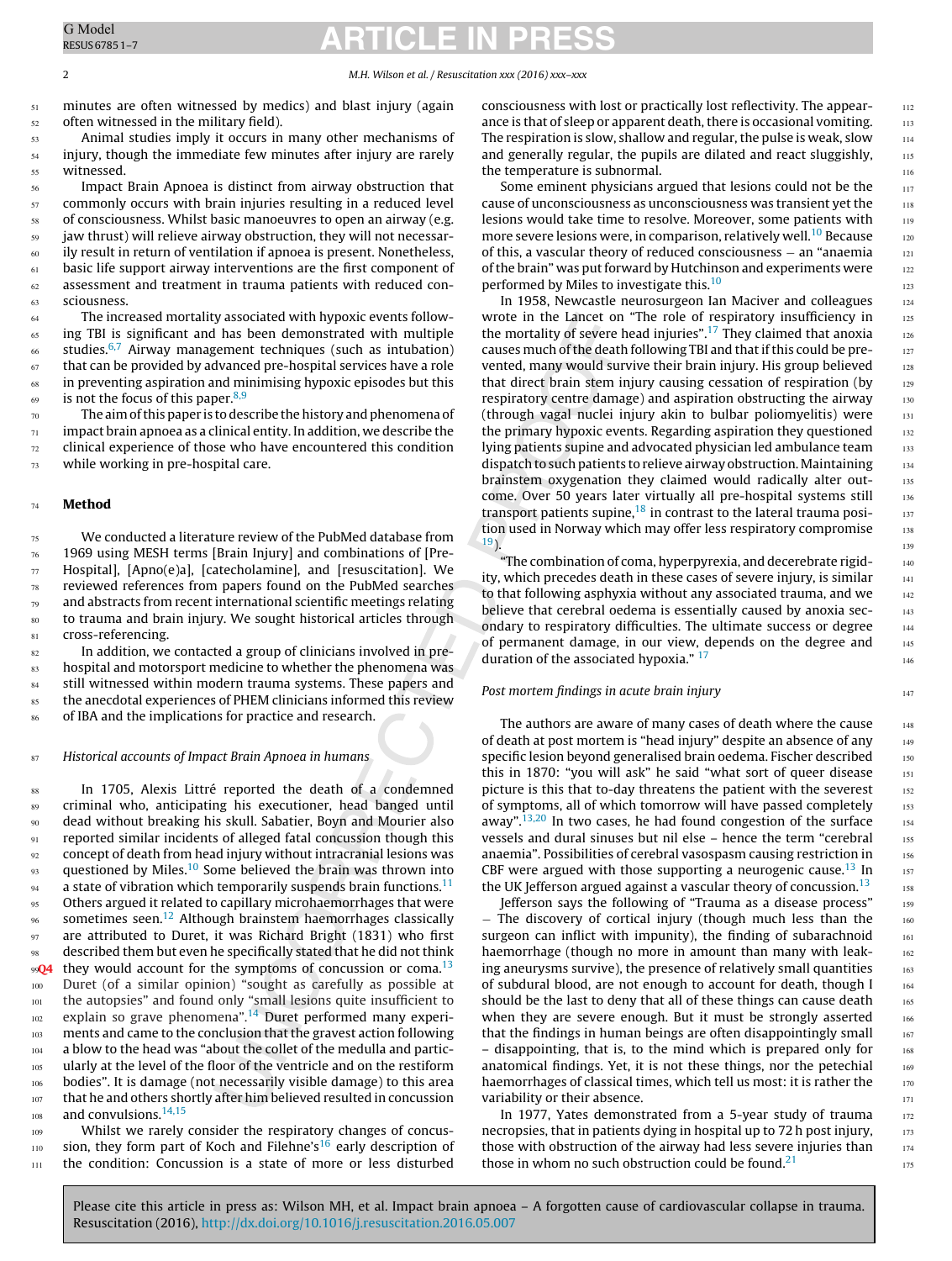### M.H. Wilson et al. / Resuscitation xxx (2016) xxx-xxx 3



Fig. 1. CT image of patient who had come off their motorbike at high speed. Emergency services found him to be in cardiac arrest. Note, while there is clear hypoxic brain injury and swelling effacing the ventricles, there is little or no obvious parenchymal injury. Sometimes these CT scans are reported as DAI, but hypoxia may be of greater significance.

The association of apnoea and head injury is recognised as a post-mortem phenomena in more recent forensic literature. $22$ More recently, the role of hypoxia in shaken baby syndrome has been studied. Geddes and Whitwell<sup>23</sup> challenged the accepted belief that the substrate of severe encephalopathy seen in postmortem following "shaken baby syndrome" was diffuse axonal injury. They proposed that it was hypoxia and suggested that many conditions other than trauma could result in hypoxia. 176 177 178 179 180 181 182 183

#### Radiological manifestations of IBA 184

The authors experience in treating neurotrauma patients within contemporaneous trauma systems is similar. Patients with minimal injury on CT are sometimes labelled as having diffuse axonal injury (DAI), but careful inspection of the mechanism of injury and pre-hospital events might suggest otherwise (Fig. 1). Similarly, MRI sequences demonstrating microhaemorrhages are classically interpreted as DAI, however hypoxia can cause both cerebral and retinal haemorrhages, $24$  again emphasising the need for correlation with the injury mechanism and subsequent clinical history. 185 186 187 188 189 190 191 192 193

#### **Additional considerations in the aetiology and expression of Impact Brain Apnoea in humans** 194 195

#### Alcohol 196

Alcohol may prolong the period of apnoea, a factor considered relevant in homicide cases although the importance outwith the legal assessment of death is limited.<sup>22</sup> Case reports in humans sug-gest that alcohol potentiates apnoea in neurotrauma.<sup>[25](#page-6-0)</sup> Similarly, animal studies demonstrate impairment of respiratory control exacerbated by alcohol after TBI. $^{26}$  $^{26}$  $^{26}$ 197 198 199 200 201 202

#### Catecholamine surge 203

The dramatic rise in blood pressure occurring immediately after TBI has been purported to be a manifestation of Cushing's response to a rise in intracranial pressure (which Harvey Cushing $27$  actually extended from Spence and Horsley's observations 9 years earlier  $28$ ). In contrast Rosner et al. demonstrated that adrenaline levels increased 500 fold and noradrenaline levels 100 fold following TBI, a potential mechanism for hypertension which can persist until hypoxia results in complete cardiac collapse and shortly after, cardiac arrest. In survivors, catecholamine levels can remain elevated for several days. $29$  This stress response is thought to account for 204 205 206 207 208 209 210 211 212 213

hyperglycaemia, gastric mucosal ulceration, myocardial injury and neurogenic pulmonary oedema commonly seen after TBI[.5](#page-5-0)

Miller (Edinburgh Professor of Surgery in  $1842$ )<sup>11</sup> wrote in his "Practice of Surgery" that a man stunned by a blow or a fall is often "bled on the instant". This compounds the cardiovascular collapse that occurs after severe TBI. We remain concerned that 150 years on, we may still misinterpret respiratory and cardiovascular collapse post TBI as haemorrhagic shock rather than the real cause which is acute brain injury.

Hypotension following isolated TBI is a relatively common phenomenon, making up approximately 13% of hypotensive trauma patients.<sup>30</sup> However, standards of care such as the widely taught Advanced Trauma Life Support(ATLS) course state that "shock does not result from isolated brain injuries". $31$  Such teaching may miss a treatable cause and/or delay meaningful interventions for IBA patients who may have a favourable prognosis.

## Animal models of Impact Brain Apnoea

The phenomenon of apnoea following brain injury has been demonstrated consistently in multiple animals with multiple models of injury [\(Table](#page-3-0) 1).

[Table](#page-3-0) 1 Animal models of head injury demonstrating apnoea following head injury. The phenomenon has been demonstrated across a range of mammals and injury mechanisms. In 1874, Koch and Filehne<sup>[16](#page-5-0)</sup> demonstrated that repeated blows to a board applied to a dog's cranium resulted in apnoea with no apparent brain injury at post mortem. Four year later  $Duret^{14}$  $Duret^{14}$  $Duret^{14}$  demonstrated the same with fluid injection into the cranium. Miles (1892), observed the physiological effects of striking the heads of multiple animals (rabbits, pigs, cocks) with a force "insufficient to cause death".  $10,32$ He noted irregularities and slowing of the heart and a reduced respiratory rate. He believed reflex vasospasm led to tetanus, paralysis and cardio-respiratory collapse (an "anaemia of the brain"), postulating the shock wave passing through CSF causing damage at the point of narrowing – the aqueduct and floor of the 4th ventricle.<sup>10</sup> Whilst there is little evidence for the mechanism he described, the phenomenon of apnoea following trauma is clear. Kramer gave the first clearly recorded example of impact brain apnea and concurrent hypertensive surge in a dog model of brain injury in  $1896^{33}$  $1896^{33}$  $1896^{33}$  [\(Fig.](#page-3-0) 2). Kramer states 'The so-called syncopic death after severe concussion is produced by a paralysis of the respiratory centres, the cardiac centres remaining intact.' And most importantly states that 'This fatal result may in many cases be prevented by the prompt institution of artificial respiration.' Signifying a potential mechanism in mammals to avert an otherwise inevitable death.

Please cite this article in press as: Wilson MH, et al. Impact brain apnoea – A forgotten cause of cardiovascular collapse in trauma. Resuscitation (2016), [http://dx.doi.org/10.1016/j.resuscitation.2016.05.007](dx.doi.org/10.1016/j.resuscitation.2016.05.007)

230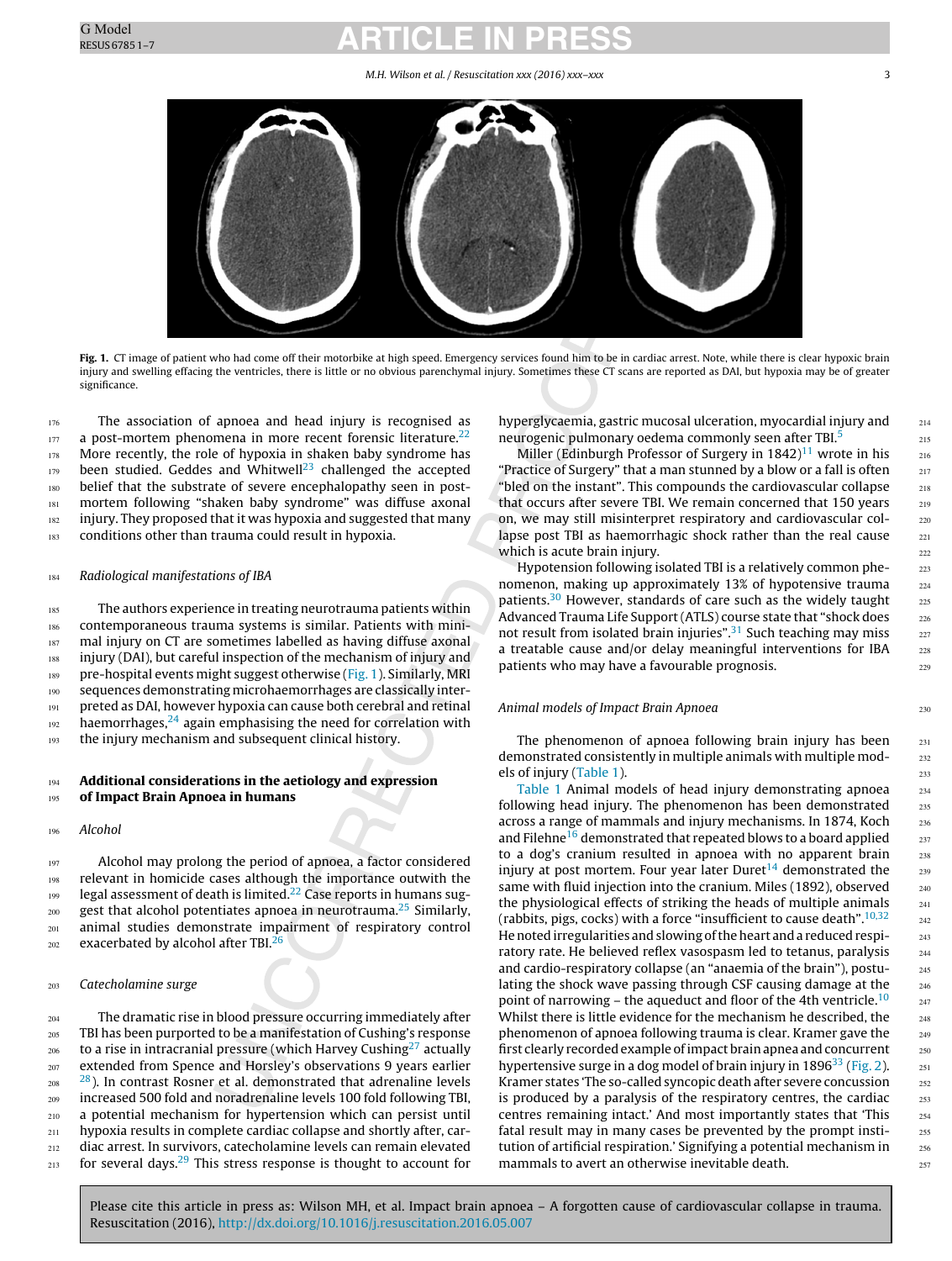### <span id="page-3-0"></span>4 M.H. Wilson et al. / Resuscitation xxx (2016) xxx–xxx

**Table 1**

Animal models of head injury demonstrating apnoea following head injury. The phenomenon has been demonstrated across a range of mammals and injury mechanisms.

| Author                                     | Year | Animal                                         | Injury mechanism                                                  | Summary                                                                                                                                                                                                                                               |
|--------------------------------------------|------|------------------------------------------------|-------------------------------------------------------------------|-------------------------------------------------------------------------------------------------------------------------------------------------------------------------------------------------------------------------------------------------------|
| Koch and Filehne <sup>12</sup>             | 1874 | Dog                                            | Hammering on a<br>board applied to<br>cranium                     | Repeated blows to head $\rightarrow$ apnoea with no apparent brain injury                                                                                                                                                                             |
| Duret <sup>10</sup>                        | 1878 | Dog                                            | Sudden forceful<br>injection of fluid<br>into cranium             | Causes slowing of respiration and intense bradycardia.                                                                                                                                                                                                |
| Miles <sup>6</sup>                         | 1892 | Rabbits, pigs, cock                            | Multiple<br>experiments                                           | All animals respond similarly                                                                                                                                                                                                                         |
| Polis $18$                                 | 1894 | Cat, Dog, Rabbit                               | Concussive                                                        | Concussive injury $\rightarrow$ apnoea and blood pressure surge                                                                                                                                                                                       |
| Kramer <sup>19</sup>                       | 1896 | Dogs                                           | <b>Bullets against</b><br>brass plate on skull<br>and and weights | Concussion $\rightarrow$ apnoea that with artificial respiration is survivable.<br>Blood pressure surge also noted.                                                                                                                                   |
| Miller $20$                                | 1927 | Cats and dogs                                  | Multiple<br>experiments                                           | Similar findings to Polis and that duration of respiratory cessation<br>corresponded to intensity of blow.                                                                                                                                            |
| Denny-Brown and<br>Russell <sup>21</sup>   | 1940 | Cats and Monkeys                               | Acceleration/<br>Deceleration                                     | Demonstrated that injuries of low energy $\rightarrow$ respitaory gasp.<br>Increasing emergency $\rightarrow$ increasing apnoea duration to a point of<br>death. Occurs in decerbrate animals hence they attributed it to a<br>brain stem phenomenon. |
| Walker et al. <sup>22</sup>                | 1944 | Cats (151)<br>Dogs $(15)$<br>Monkeys (21)      | Hammer<br>Weight Drop<br>Projectile                               | Respiratory response is energy dependent – low energy $\rightarrow$ gasp<br>Higher energy $\rightarrow$ prolonged apnoea. Appears "brainstem"<br>mediated.                                                                                            |
| Sullivan et al. 23                         | 1976 | $Cat (n = 36)$                                 | Fluid percussion                                                  | Between 1.5 to 2.2 atmosphere, apnoea occurred with no visible<br>brain injury animals subjected to fluid percussion injuries<br>exceeding the lethal threshold for apnea recovered normal<br>function with respiratory support.                      |
| Carey et al. 24                            | 1989 | Cats                                           | Gun shot                                                          | Respiratory arrest is a constant feature, duration proportional to<br>energy transfer. Early respiratory support saves life.                                                                                                                          |
| Kim et al. $25$ and<br>Levasseur et al. 26 | 1989 | Rats                                           | <b>Fluid Percussion</b>                                           | Ethanol increases duration of apnoea.                                                                                                                                                                                                                 |
| Adelson                                    | 1996 | Rats                                           | Weight drop                                                       | Ventilatory support peri-trauma eliminated mortality                                                                                                                                                                                                  |
| Atkinson et al                             | 1998 | Rats                                           | Fluid percussion                                                  | Respiratory apnoea duration is proportional to energy transfer                                                                                                                                                                                        |
| Rafaels $27$                               | 2011 | Rabbit                                         | <b>Blast Injury</b>                                               | Greater blast intensity was associated with longer post-blast<br>apnoea                                                                                                                                                                               |
| Lusardi et al. 28                          | 2011 | Rat                                            | Lateral Fluid<br>Percussion injury                                | Intraperitoneal caffeine prevents impact brain apnoea                                                                                                                                                                                                 |
| Rafaels <sup>29</sup>                      | 2012 | Ferret (mammal<br>with gyrencephalic<br>brain) | Blast injury                                                      | First mammal with gyrencephalic brain demonstration of blast<br>causing apnoea of increasing duration with increasing blast.                                                                                                                          |
|                                            |      |                                                |                                                                   |                                                                                                                                                                                                                                                       |
| <b>BLOW</b><br>ummun                       |      |                                                |                                                                   |                                                                                                                                                                                                                                                       |
|                                            |      |                                                |                                                                   | NATURAL RESPIRATION<br>IFICIAL RESPIRATION                                                                                                                                                                                                            |
|                                            |      |                                                |                                                                   |                                                                                                                                                                                                                                                       |
|                                            |      |                                                |                                                                   | www.international.com/www.com/www.com/www.com/www.com/www.com/www.com/www.com/www.com/www.com/www.com/www.com/<br>www.international.com/www.com/www.com/www.com/www.com/www.com/www.com/www.com/www.com/www.com/www.com/www.com/                      |
|                                            |      |                                                |                                                                   |                                                                                                                                                                                                                                                       |

SECONDS.

Fig. 2. Respiratory and blood pressure response following the blow of a 22-calibre shot striking a brass plate attached to the side of a dog's head. 55 s of apnoea was broken by artificial respiration (15 breaths) before slow (irregular) spontaneous ventilation took over. The animal survived, but was then sacrificed to reveal a skull fracture and small subdural with venous engorgement of pia mater, but the brain was essentially normal.<sup>33</sup>

In 1940, Denny-Brown and Russell described a correlation between impact force and the duration of apnoea. They also identified that concussion is more easily induced if the head is free to move when struck. They asserted that rotational shearing forces rather than "vibrations" were specifically damaging, dividing concussion into acceleration or compression concussion. Acceleration concussion, (occurring with rotationary head movement) produced a transient paralysis occurring beyond a change in head velocity between 0 to 28 ft  $s^{-1}$ . They considered this to be related to brainstem malfunction. Interestingly neither force nor energy 258 259 260 261 262 263 264 265 266 267

transmitted were key factors in this rotationary form of concussion, which may also be a mechanism of the "knock-out-punch" in boxing. With acceleration concussion they noted an initial rise in blood pressure (with stimulation of the vasomotor centre) followed by a bradycardia and vagally induced fall in blood pressure "comparable to acute surgical shock". $34$  They attribute death to failure of the veno-pressor system. No macroscopic or microscopic lesions within brain parenchyma were found. Basic brain stem functions, e.g. swallowing and corneal reflexes are abolished for 1−2 min post impact. Of note, boxing gloves appear to reduce linear acceleration,

277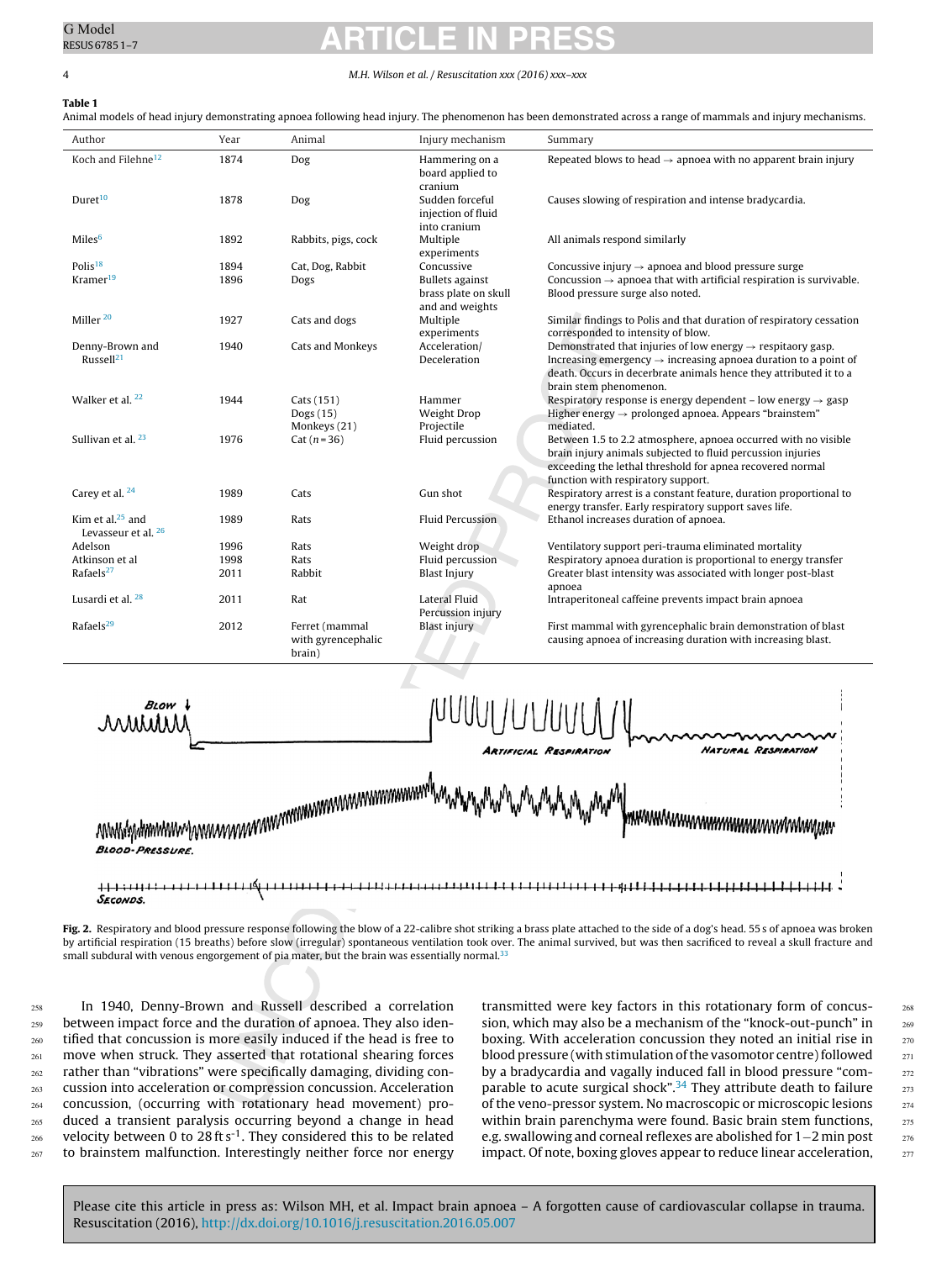### M.H. Wilson et al. / Resuscitation xxx (2016) xxx–xxx 5

372

381

387

but have less effect on rotational acceleration. $35$  In contrast, they believed compressive concussion had a more selective incidence on the respiratory centre. 278 279 280

Duret described a tetanic stage of concussion when an animal is struck on the head with a blow of sufficient force to cause immediate unconsciousness.<sup>36</sup> With this, altered respiratory patterns or apnoea are common in a manner suggestive of a more modern description of IBA. 281 282 283 284 285

In 1944 Walker<sup>[37](#page-6-0)</sup> reported IBA in a study of 151 cats, 15 dogs and 21 monkeys concluding that impact resulted in a sudden supratentorial electrical discharge that then extinguished over 20 s. The EEG returned to normal at about 3 min. Walker noted respiratory cessation and a sudden surge in blood pressure (if the cord was intact) and a reflex bradycardia (ifthe vagus was intact). These phenomena occurred within one cardiac cycle of the blow and hence Walker believed these were direct cerebral cortex and brainstem effects. 286 287 288 289 290 291 292 293

Studies using more modern mechanisms of injury have continued to demonstrate the phenomenon of impact brain apnoea. These include mechanisms of weight drop in rats where increasing weights result in increasing apnoea duration (when over 2 min this results in death)[.38](#page-6-0) The authors suggested that this model specifically reflects what happens in childhood TBI. Approximately, 44% of childhood TBI is associated with diffuse cerebral swelling (loss of CSF spaces) and may well reflect hypoxic injury rather than direct parenchymal injury. Blast injury models have demonstrated in the ferret (a mammal with a gyrencephalic brain) that increased blast intensity increases apnoea duration<sup>39,40,41</sup>. Similarly, the fluid percussion injury model demonstrates apnoea duration correlation with magnitude of energy delivered to the brain.<sup>42</sup> Lusardi et al. additionally demonstrated that intraperitoneal injection of  $25 \,\text{mg}\,\text{kg}^{-1}$  caffeine within 1 min of injury completely reversed impact brain apnoea and reduced epilepticorm activity 4 weeks post-injury[.43](#page-6-0) Whether this is a practical treatment in comparison to supporting and mechanically ventilating a patient is questionable. 294 295 296 297 298 299 300 301 302 303 304 305 306 307 308 309 310 311 312

Case examples of Impact Brain Apnoea in the modern era 313

Historical and animal models clearly describe cardiorespiratory effects of TBI in the minutes following head injury. However, contemporaneous experience by clinicians working in PHEM also describes the phenomena within modern trauma care. The following examples from the authors describe the mechanisms and clinical findings within the critical phase of head injury. 314 315 316 317 318 319

#### Case 1: An urban example 320

A 70 year old, physically active lady was witnessed to be hit by a bus with her head striking the windscreen. 321 322

**Management:** An experienced physician witnessed the event, was on scene immediately and noted that she was not breathing. She performed mouth-to-mouth resuscitation for 3 min following which breathing started. Following this, a jaw thrust was required to maintain her airway. On arrival of the first paramedic crew her breathing was described as erratic and required assistance with bag-valve-mask ventilation. On arrival of the air ambulance physician, she had a normal breathing pattern, was swallowing her own secretions, had a wound to the occipital region but was unresponsive to painful stimuli. She was moved to the ambulance with oxygen therapy after no other injuries were found. In the ambulance en route to hospital she started to move non-purposefully, and 15 min later was able to obey commands. 323 324 325 326 327 328 329 330 331 332 333 334 335

**Outcome:** Head Computerised Tomography (CT) demonstrated a small frontal contusion. 2 h later she was fully orientated and communicating normally in the emergency department and was discharged from hospital the next day. 336 337 338 339

### Case 2: A motor racing example

At the start of a superbike (1000cc) race, Rider A stalled. Rider B did not see Rider A was stationary and collided from behind at full race speed (100mph). The race doctor witnessed the incident and found rider B to be supine, apnoeic and appeared lifeless [\(Fig.](#page-3-0) 2). A rapid and controlled helmet removal allowed access to the airway and ventilation was commenced using a bag-valve-mask. The presence of a strong pulse was confirmed. The patient's pupils were dilated and sluggishly reactive. No significant injury was identified other than a presumed closed head injury [\(Fig.](#page-5-0) 3.)

**Management** Bag-valve-mask ventilation was continued whilst preparations were made for Rapid Sequence Induction (RSI) and packaging. However, 6 min after time of wounding, Rider B began to make spontaneous respiratory effort. By 8 min Rider B began cerebrating; which rapidly progressed to him becoming combative with a best GCS of 12/15 (E3, V4, M5). Pupils were, by this stage, mid-sized and reactive.

His clinical state mandated rapid sequence induction and intubation for transport, and Rider B was subsequently packaged and delivered directly to a Major Trauma Centre.

**Outcome** Initial CT PanScan revealed minor cerebral petechial haemorrhages with no other significant injuries of note. Rider B was ventilated overnight in the Critical Care Unit. Repeat CT Head the following day was unchanged, and he was successfully weaned from sedation and extubated. Rider B made excellent progress and was discharged from hospital later that week. He has successfully returned to work and, indeed, motorcycle racing.

These cases demonstrate IBA as a clinical entity that appears to indicate life threatening injury, but which resolves with simple and relatively non-invasive respiratory intervention, thus supporting Kramer's assertion that the phenomena is reversible in humans as well as in animals. $33$ 

## Review of clinical experience

The incidence of IBA is difficult to establish, as it is relatively rare for a pre-hospital care providers to attend a patient within the first couple of minutes of injury. Recently, Menzies et al. presented nine cases of IBA at motorcycle events in Ireland (London Trauma Conference, 2015). We established an online survey to gauge if others (in addition to the authors) had witnessed IBA and to establish the mechanisms of injury with which it was associated. The results of this can be found in the appendix.

### Outcome from IBA

The prognostic factors associated with a positive outcome from Impact Brain Apnoea are unknown although the period of apnoea associated with degree of force is likely to be significant. $42$ Ultimately for those patients with prolonged apnoea and no intervention death will ensue.

### **Prevention of IBA associated mortality/morbidity**

Animal models and anecdotal experience demonstrates that early ventilation through the period of apnoea results in survival. This was demonstrated by Kramer (1876), suggested clinically by Levine<sup>44</sup> and is manifest in the clinical cases described in this paper.

The logistical problem is delivering ventilator support in the minutes after injury and in most cases prior to the arrival of the emergency services. Increased awareness of the phenomenon as part of first aid training, emphasising airway and rescue breathing may encourage bystanders to recognise and manage IBA in the first few minutes prior to ambulance arrival. The use of new technologies that through Smartphone Apps alerts medically trained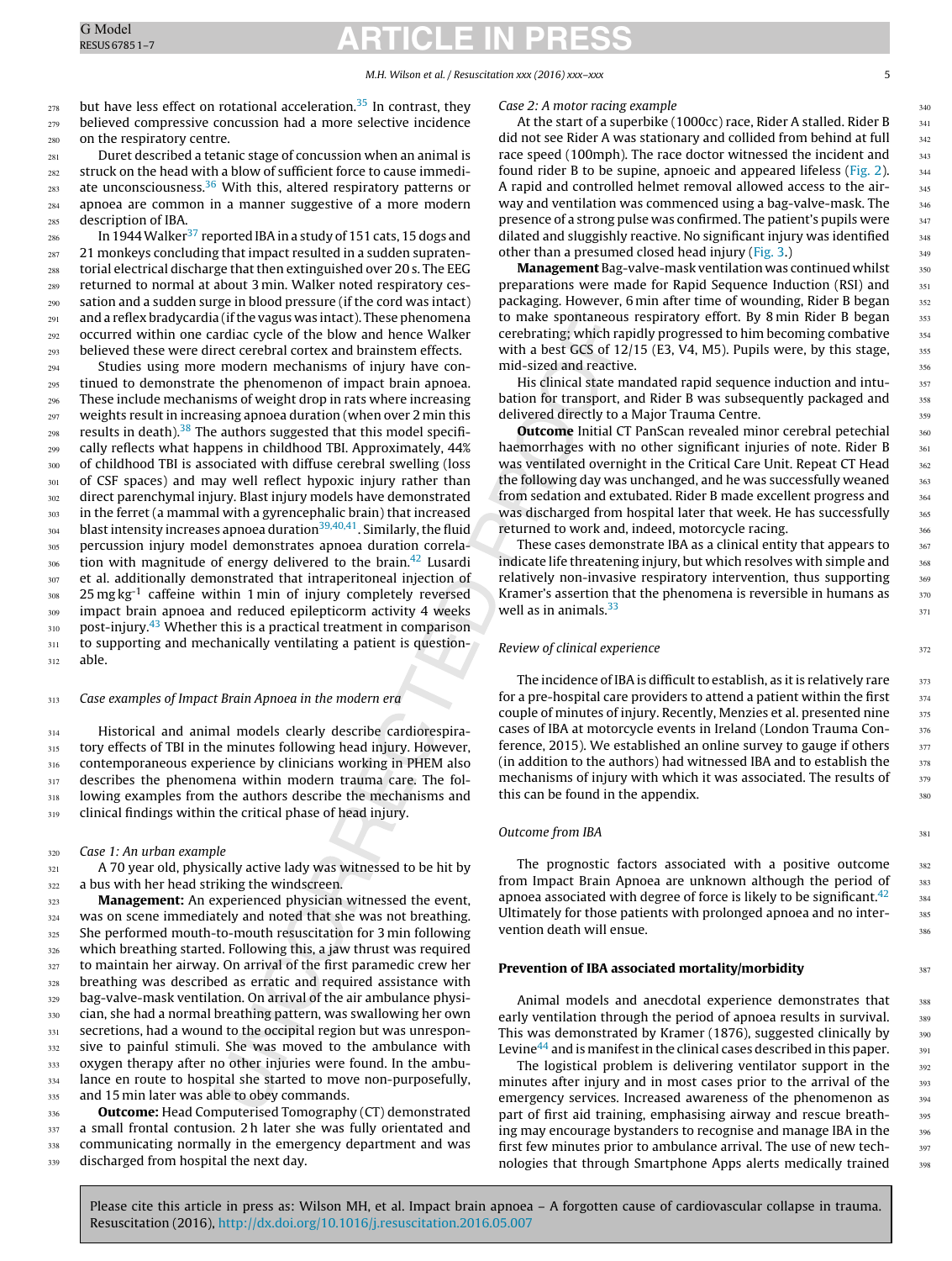<span id="page-5-0"></span>6 M.H. Wilson et al. / Resuscitation xxx (2016) xxx–xxx



**Fig. 3.** Motorcyclist lying apnoeic following a collision (with permission).

personnel within a few hundred metres may also enable earlier intervention and prevention of hypoxia.[45](#page-6-0) 399 400

We are moving into a world where the detection, altering and intervention for life threatening injury or illness through portable, even wearable technology is a real possibility. Automated sensors in phones and cars to detect sudden decelerations and altered physiology allow for the automated alerting of emergency services, bystanders and first aiders with supporting technology to guide meaningful hyper-early interventions. Since this is the period in which traumatic death commonly occurs, such technologies may provide a significant shift in preventable trauma death. 401 402 403 404 405 406 407 408 409

#### **Future research** 410

Research in traumatic brain injury has previously focused on hospital-based care. However, no pharmacological trials have demonstrated any survival benefit once patients reach ITU. We must ensure that research funding and efforts are focused on all phases of the patient's journey including the critical early phase of brain injury that takes place minutes after trauma. New and emerging technologies may finally give us access into those precious few minutes. It is up to the resuscitation community to find ways to penetrate and intervene in this critical and life changing time frame. 411 412 413 414 415 416 417 418 419

#### **Conclusions** 420

Impact Brain Apnoea is a phenomenon seen in animals and reported in humans following traumatic brain injury. The duration of the apnoea reflects the energy transfer in the injury. Prolonged apnoea can cause death however, ventilatory intervention can carry those injured through the period of apnoea. Concurrent with the apnoea is a catecholamine surge that can result in cardiovascular collapse that can be misinterpreted as hypovolaemia. Greater awareness of the phenomenon of IBA and the ability to empower bystanders and those in the immediate vicinity to maintain airway and provide rescue breaths as appropriate may help reduce this form of secondary brain injury. 421 422 423  $424$ 425 426 427 428 429 430 431

#### **Conflicts of Interest** 432

MWis an unpaid director of a social enterprise (GoodSAM) alerting trained first aiders to nearby life threatening emergencies No other conflicts declared. 433 434 435

#### **Appendix A.** 436

As part of this review we sought to investigate the experience of IBA amongst the pre-hospital care community. Through social media, we asked PHEM clinicians, paramedics and the prehospital community in general to complete an online survey. There were 104 responses (including 55 paramedics, 21 Prehospital/Emergency doctors, 21 First Aiders). Of this group 28 said 437 438 439 440 441 442

they had never seen IBA, 23 said they had seen it once, 20 had seen it twice and 29 had seen it more than twice. The commonest mechanismofinjury it was seen in was road traffic collision (motorcyclist (17), pedestrians (15), cyclists (8)) followed by falls (23) and assaults (4) being relatively infrequent. This survey is open to considerable selection bias (it could be assumed that those who had seen IBA would be more likely to respond), however it does demonstrate that the phenomenon has been witnessed multiple times and is probably under-reported.

### **References**

- 1. Krug EG, Sharma GK, Lozano R. The global burden of injuries. Am J Public Health 2000;90:523–6, [http://dx.doi.org/10.2105/AJPH.90.4.523.](dx.doi.org/10.2105/AJPH.90.4.523)
- 2. Hodgson NF, Stewart TC, Girotti MJ. Autopsies and death certification in deaths due to blunt trauma: what are we missing? Can J Surg 2000;43:130–6.
- 3. Kraus JF, McArthur DL. Epidemiologic aspects of brain injury. Neurol Clin 1996;14:435–50.
- 4. Roozenbeek B, Maas AIR, Menon DK. Changing patterns in the epidemiology of traumatic brain injury. Nat Rev Neurol 2013;9:231–6, [http://dx.doi.org/10.1038/nrneurol.2013.22.](dx.doi.org/10.1038/nrneurol.2013.22)
- 5. Atkinson JL. The neglected prehospital phase of head injury: apnea and catecholamine surge. Mayo Clin Proc 2000;75:37–47, [http://dx.doi.org/10.4065/75.1.37](dx.doi.org/10.4065/75.1.37).
- 6. Chesnut RM, Marshall LF, Klauber MR, et al. The role of secondary brain injury in determining outcome from severe head injury. J Trauma: Injury Infect Crit Care 1993;34:216–22.
- 7. Murray GD, Butcher I, McHugh GS, et al. Multivariable prognostic analysis in traumatic brain injury: results from the IMPACT study. J Neurotrauma 2007;24:329–37, [http://dx.doi.org/10.1089/neu.2006.0035](dx.doi.org/10.1089/neu.2006.0035).
- 8. Lockey DJ, Avery P, Harris T, Davies GE, Lossius HM. A prospective study of physician pre-hospital anaesthesia in trauma patients: oesophageal intubation, gross airway contamination and the quick look airway assessment. BMC Anesthesiol 2013;13:21, [http://dx.doi.org/10.1186/1471-2253-13-21.](dx.doi.org/10.1186/1471-2253-13-21)
- 9. Bernard SA, Nguyen V, Cameron P, et al. Prehospital rapid sequence intubation improves functional outcome for patients with severe traumatic brain injury: a randomized controlled trial. Ann Surg 2010;252:959–65, [http://dx.doi.org/10.1097/SLA.0b013e3181efc15f.](dx.doi.org/10.1097/SLA.0b013e3181efc15f)
- 10. Miles A. On the mechanism of brain injuries. Brain: J Neurol 1892;15:153–89. 11. Miller J. The practice of surgery. 3rd ed. Philadelphia: Lea and Blanchard;; 1856. p. 20–4.
- 12. EulenburgA, Ziemssen von H,KussmailA. Cyclopedia ofthe practice of medicine, 14. Peabody W Wood and Company; 1877.
- 13. Jefferson G. The nature of concussion. Br Med J 1943;1:1–5.
- 14. Duret H. Erudes expérimentales et cliniques sur les traumatismes cérébraux. Paris; 1878.
- 15. Allen AR. Delayed Apoplexy (Spaetapoplexie) with the report of a case. J Nerv Ment Dis 1908;35:763–74.
- 16. Koch W, Filehne W. Beltrage zur experimentellen chirurgie. Arch Klin Chir 1874;17:190–231.
- 17. Maciver IN, Frew IJ, Matheson JG. The role of respiratory insufficiency in the mortality of severe head injuries. Lancet 1958;1:390–3, [http://dx.doi.org/10.1016/S0140-6736\(58\)90714-1](dx.doi.org/10.1016/S0140-6736(58)90714-1).
- 18. Connor D, Greaves I, Porter K, Bloch M, consensus group. Faculty of Pre-Hospital Care. Pre-hospital spinal immobilisation: an initial consensus statement. Emerg Med J 2013;30:1067–9, [http://dx.doi.org/10.1136/emermed-2013-203207](dx.doi.org/10.1136/emermed-2013-203207).
- 19. Fattah S, Ekås GR, Hyldmo PK, Wisborg T. The lateral trauma position: what do we know about it and how do we use it? A cross-sectional survey of all Norwegian emergency medical services. Scand J Trauma Resusc Emerg Med 2011;19:45, [http://dx.doi.org/10.1186/1757-7241-19-45.](dx.doi.org/10.1186/1757-7241-19-45)
- 20. Fischer H. Samm Klin Vortr 1870;2:119 **Q5**
- 21. Yates DW. Airway patency in fatal accidents. Br Med J 1977;2:1249–51.